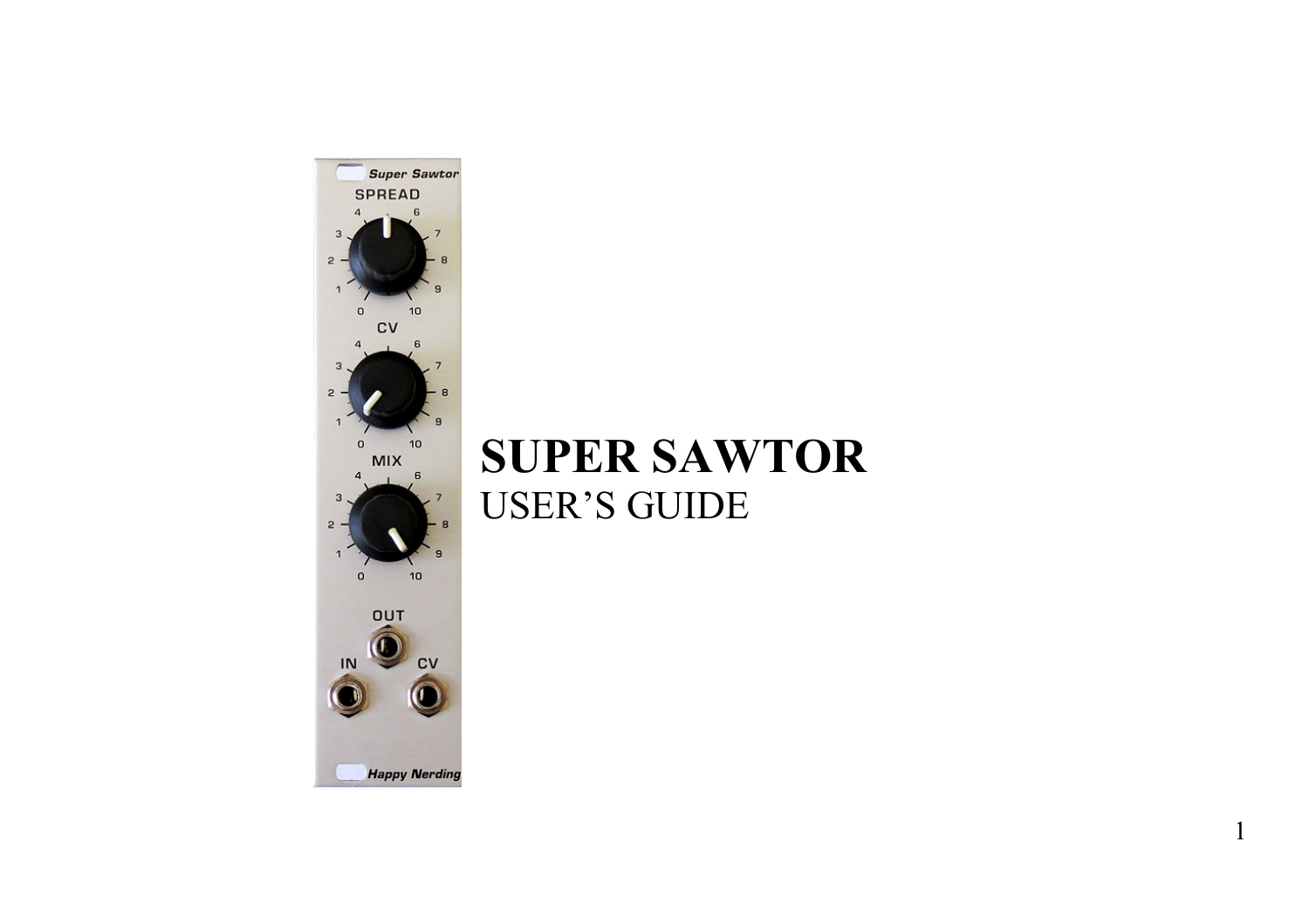### **MODULE DESCRIPTION**

Super Sawtor is the module designed to produce unison like waveforms from the incoming signal. The best results are achieved using sawtooth, triangle or sine waveforms as an input signal. Unison spread has been tuned to give almost the same type of harmonics smearing as the famous Roland jp80x0 supersaw oscillator. Thus feeding the Super Sawtor with a sawtooth waveform will result in a typical supersaw output.

Though having some common features with sawtooth animators, Super Sawtor gives that vivid tension of the supersaw waveform, which is different to imitation of the multiple oscillators sound most sawtooth animators capable of doing. The main difference is in the approach used: sawtooth animators tend to recreate continuously moving phase shift of the slightly detuned / drifting oscillators; Super Sawtor in its turn creates additional pitched shifted harmonics to the input signal, which gives a different sonic character compared to sawtooth animators.

It is also should be mentioned that Super Sawtor is a completely analog circuit free of aliasing.

No external modulation sources are required for proper operation of the module. However the user can add changes and modulation to the manually set "Spread" amount by using "CV" input and adjusting "CV" knob to the desired degree.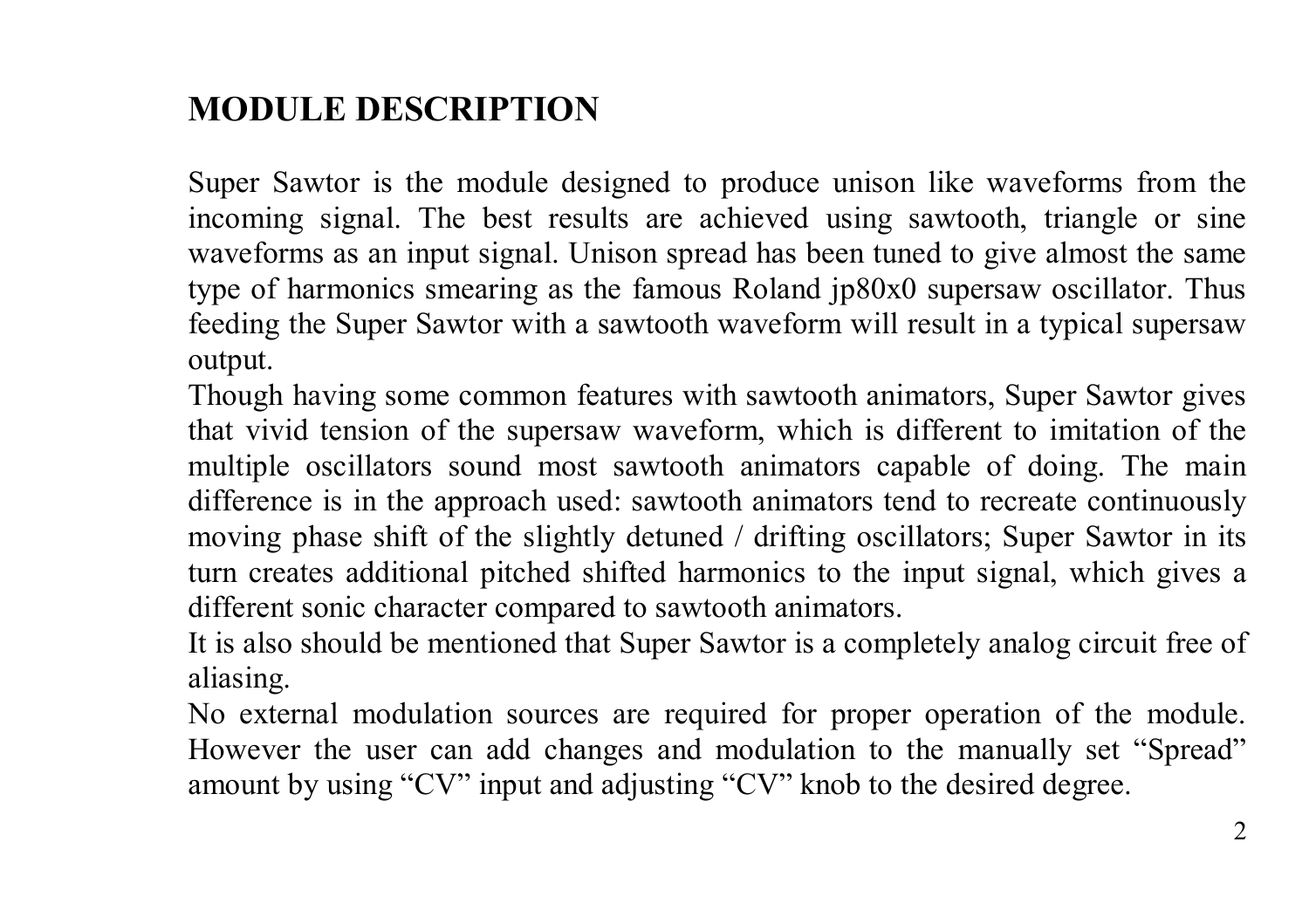#### **SPECIFICATIONS**

**input level:**  $-5V$   $...$   $+5V$  (can also accept inputs ranging from  $[-2.5V]$ ...  $+2.5V$ ] to [-12V…+12V] using onboard trimmer)

**output level:** averages around -5V ... + 5V

**output impedance**: 1 kOhm

**module depth**: 3 cm or 1,5 inches

**power consumption:** +45 /-45 mA at +/-12 Vdc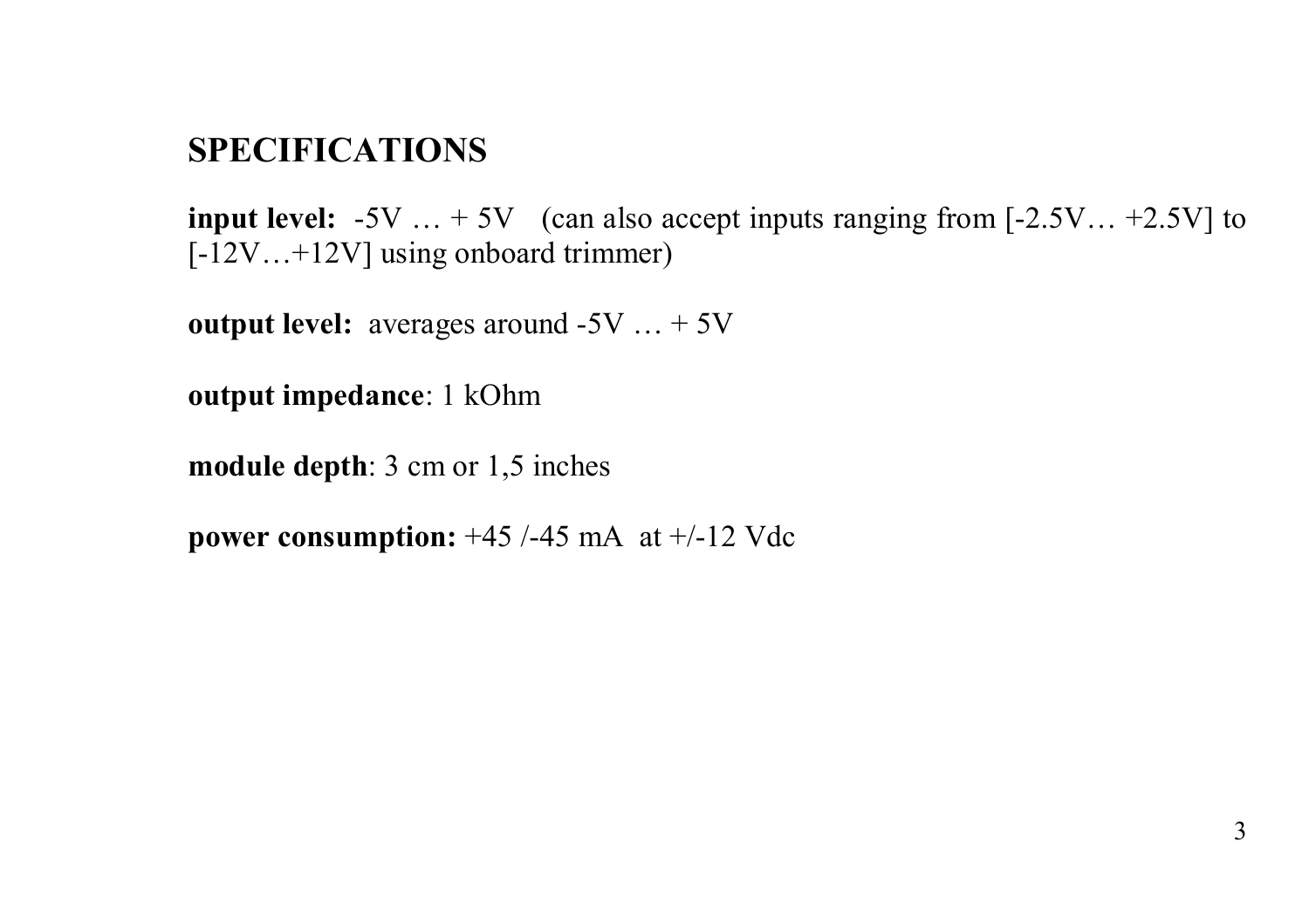# **CONTROLS DESCRIPTION**

**SPREAD –** scale dial is from 0 to 10. This control sets frequency spread of the additional harmonics generated by the Super Sawtor in relation to the pitch of the incoming signal. By increasing the "Spread" amount the user shifts additional harmonics proportionally further from the central pitch, so the unison effect becomes more dramatic and the sonically perceived beating rate increases as well.



SPREAD amounts at 2, 5, 10 dial positions and their respective spectrums.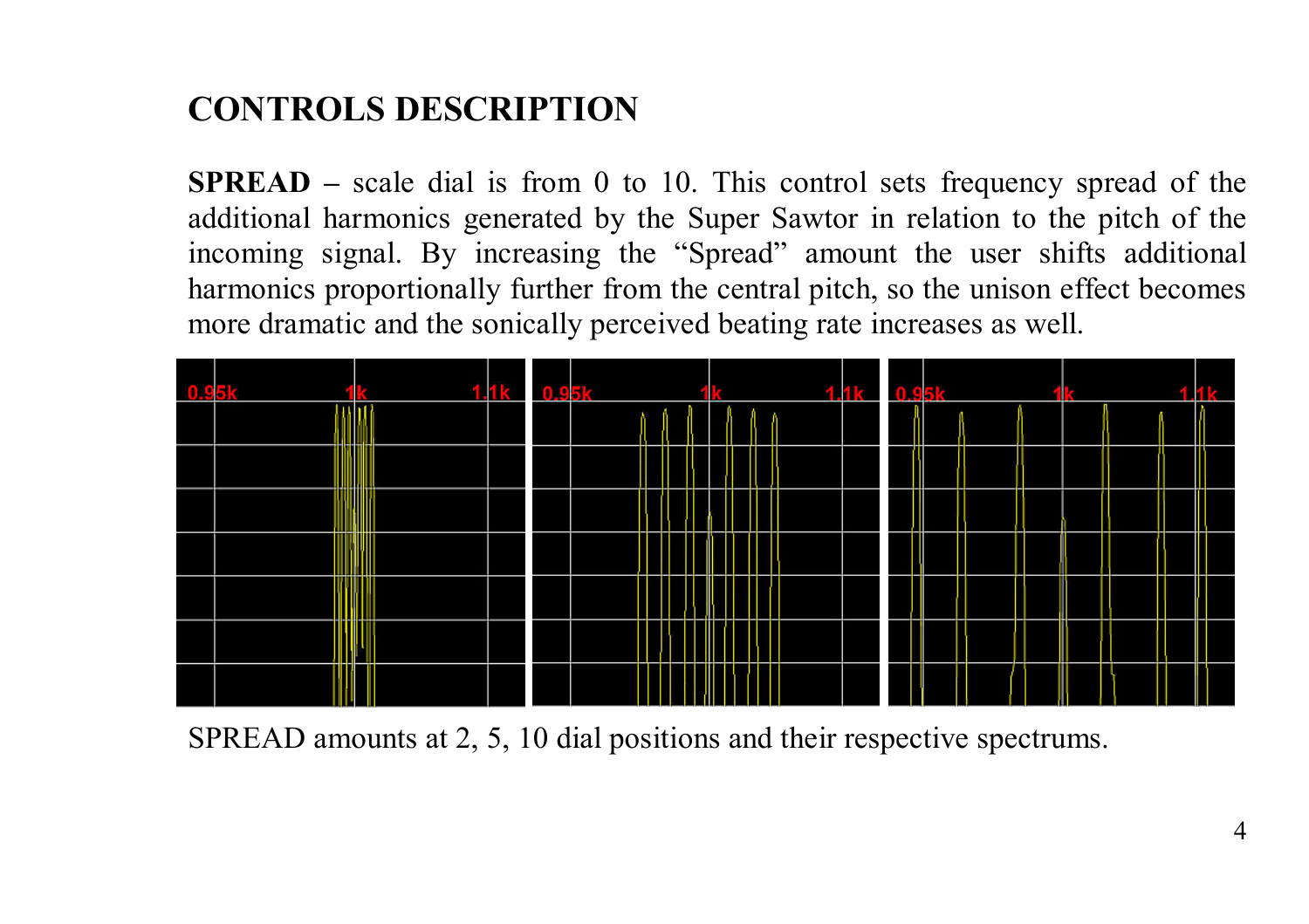Please be informed regarding some peculiarities of our hearing:

- 1) our brain will get accustomed to quite large "spread" amounts in some time, so you may want to set it even more, though this raised value most probably will be considered higher than needed when you listen to the result with fresh ears next day;
- 2) supersaw waveform is perceived as less bright compared to a single saw oscillator due to a presence of much higher number of harmonics. This is treated by raising high frequencies by any dedicated equalizer in cases when a brighter sound is needed. That is why so many classic supersaw patches exhibit high frequencies boost.

**CV –** scale dial is from 0 to 10. Any signal applied to the CV input will be internally added to the manually set "Spread" amount. So the "CV" knob changes the effect CV input signal has on the spread. Bipolar CV signal will allow to change the spread in both directions, while unipolar signal will change the spread only in one direction: positive signal will increase the spread and negative signal will decrease it.

Please note that internal spread value can not be below zero (0 VDC). Thus applying negative CV signal and raising CV knob to a relatively high setting may lead to some negative amounts of the internal spread values, which will have no sonic impact.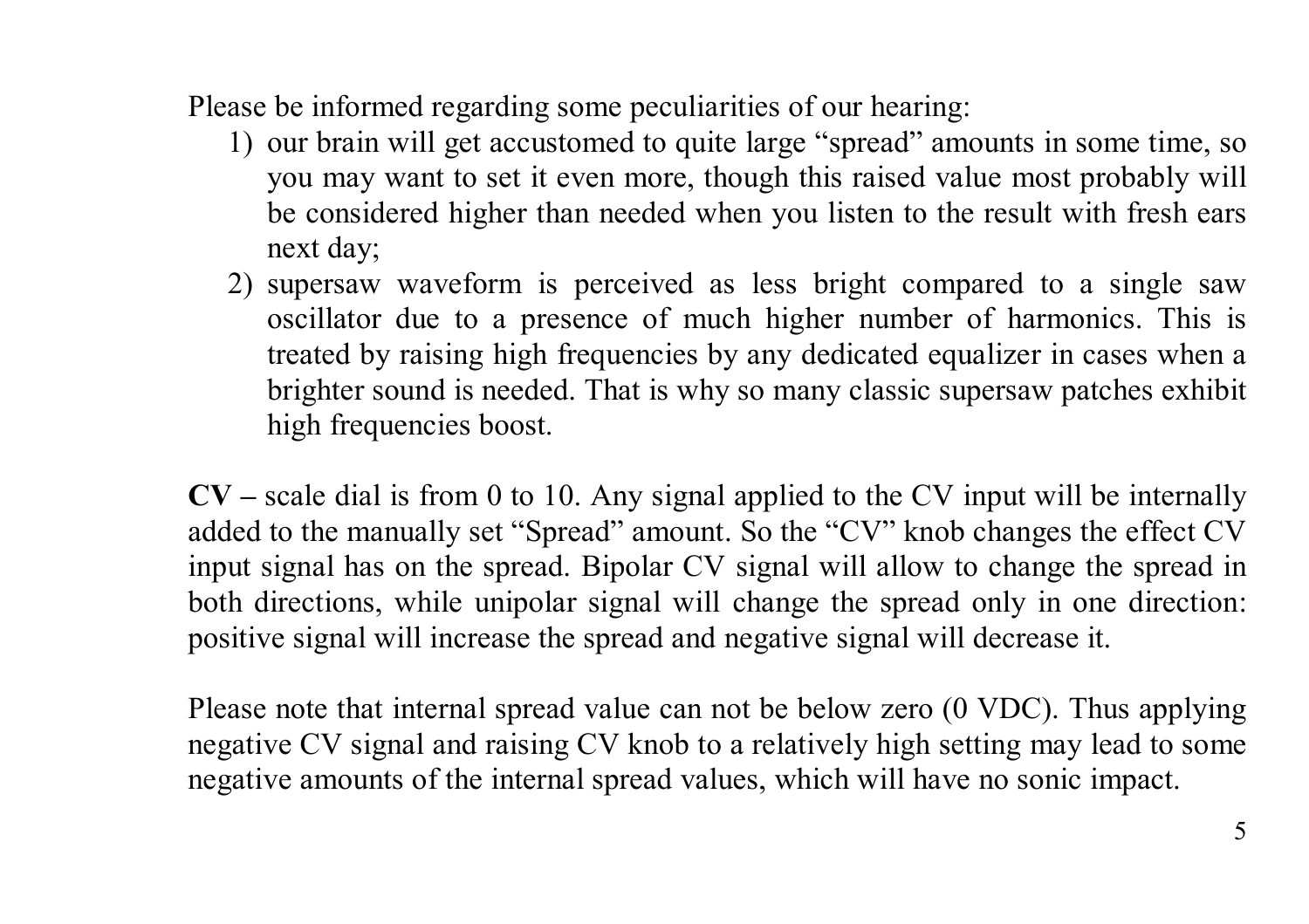This is better illustrated on the below images:

Lets set Spread to its middle position; -5V ... 0V triangle is applied to the CV input; CV amount is at max setting.



As you can see from the scheme above, some combinations of the CV modulation signal and manual Spread amounts will give "holes" in the combined internal spread voltage. These "holes" may give the desired modulation of the spread, otherwise should be avoided by proper selection of the CV INPUT signal and knobs values.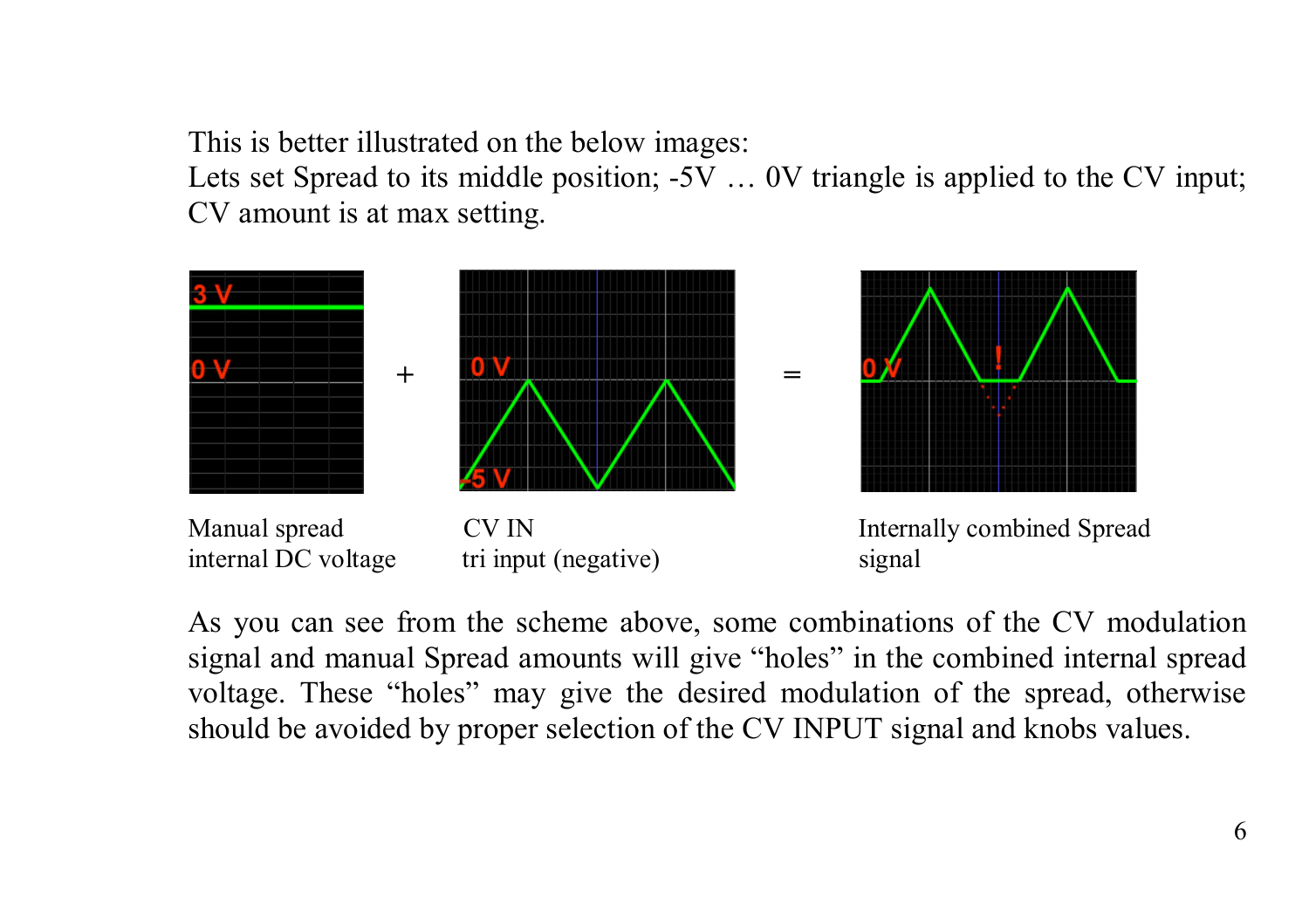**MIX –** scale dial is from 0 to 10. Internal mix of the input signal (0 dial position) and the supersaw output.

**IN –** input to be processed. Any AC signal, preferably -5V … + 5V (10 V pk-pk) with rising slope. Square wave will not work.

**CV –** control voltage input for Spread modulation. Can be either AC or DC.  $-5V$   $\ldots +5V$  input voltage range is welcome.

**OUT –** the resulting waveform output - varies in accordance with the MIX knob position.

**POWER INPUT –** male 10 pin PCB mount connector - a standard Eurorack power connector. To be plugged to a regulated +12Vdc and -12Vdc PSU only when the power supply is OFF. Mind the proper positioning on the pins.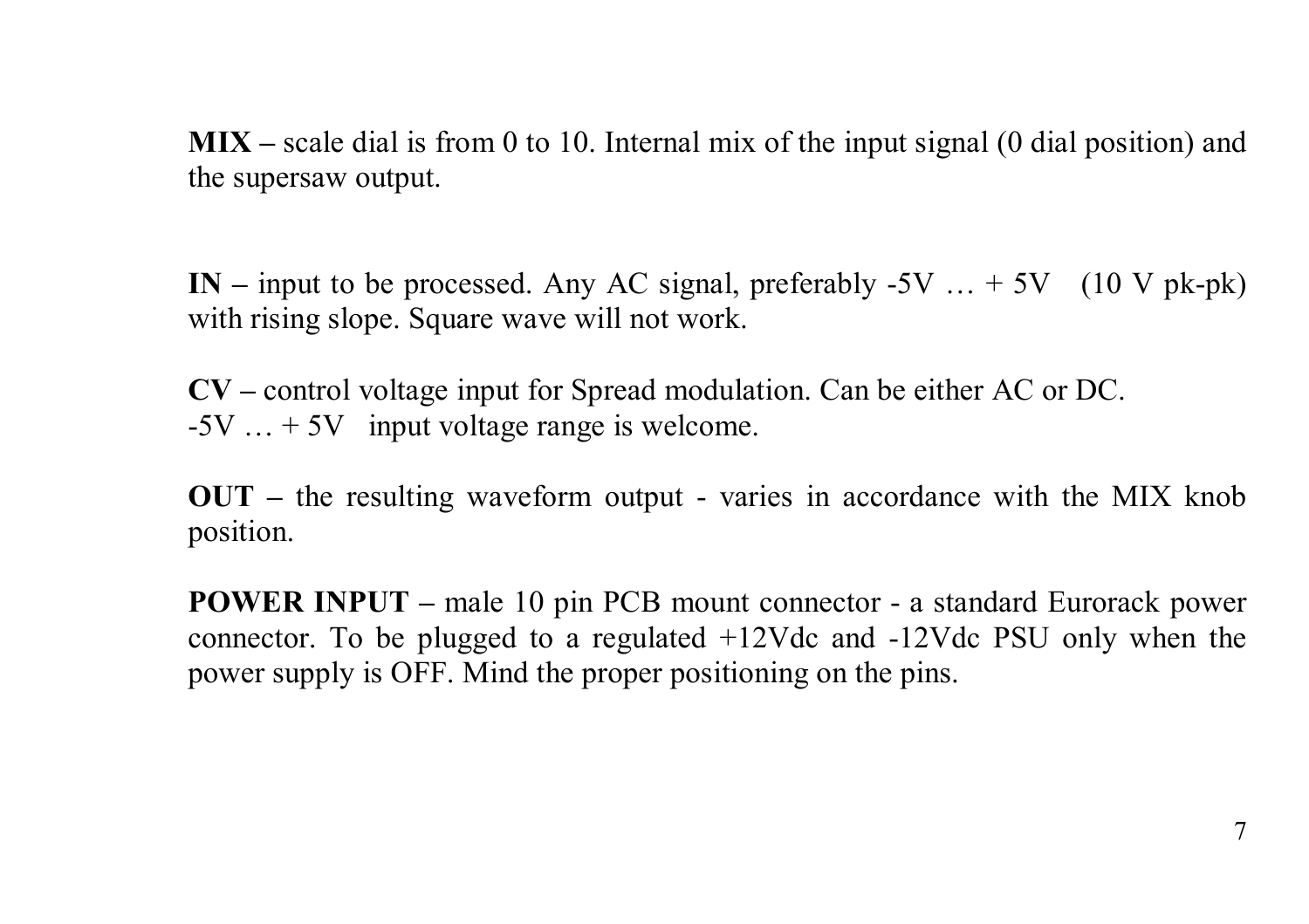#### **USEFUL TIPS AND TRICKS**

By routing Velocity voltage into CV input you can change the spread amount in relation to the notes velocity, that adds extra changes to the sound.

Pitch CV can be used to vary the Spread amount for different pitches. Positive pitch CV will raise the Spread for every higher pitched note. Inverting pitch CV will allow to decrease the spread for higher pitched notes.

VCA can be used to mix the Super Sawtor's output in response to some CVs:

- 1) velocity CV the harder the notes are played the louder the Super Sawtor's output;
- 2) pitch CV Super Sawtor's level will be scaled by the pith being played;
- 3) LFO or ADSR to modulate the Super Sawtor's level;